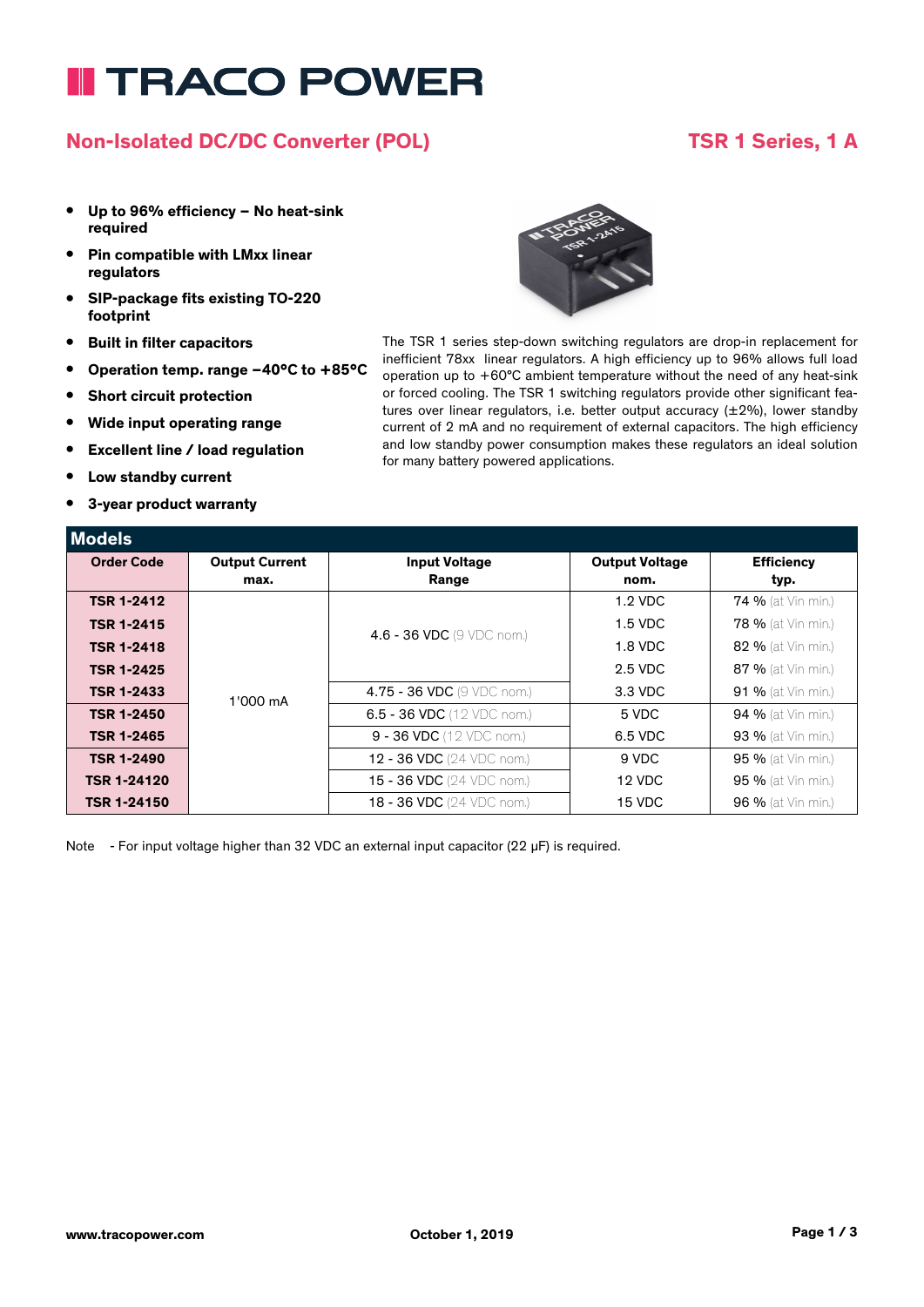## **II TRACO POWER**

| <b>Input Specifications</b>                 |                |                          |                                             |
|---------------------------------------------|----------------|--------------------------|---------------------------------------------|
| Input Current                               | - At no load   | 9 Vin models: 1 mA typ.  |                                             |
|                                             |                | 12 Vin models: 1 mA typ. |                                             |
|                                             |                | 24 Vin models: 1 mA typ. |                                             |
|                                             | - At full load |                          | 9 Vin models: 1'000 mA max.                 |
|                                             |                |                          | 12 Vin models: <b>1'000 mA max.</b>         |
|                                             |                |                          | 24 Vin models: <b>1'000 mA max.</b>         |
|                                             |                |                          | (at Vin min.)                               |
| <b>Reflected Ripple Current</b>             |                |                          | 9 Vin models: <b>150 mAp-p typ.</b>         |
|                                             |                |                          | 12 Vin models: 150 mAp-p typ.               |
|                                             |                |                          | 24 Vin models: 150 mAp-p typ.               |
| <b>Recommended Input Fuse</b> - 9 Vin input |                |                          | 1.2 Vout models: 630 mA (slow blow)         |
|                                             |                |                          | 1.5 Vout models: <b>800 mA</b> (slow blow)  |
|                                             |                |                          | 1.8 Vout models: <b>800 mA</b> (slow blow)  |
|                                             |                |                          | 2.5 Vout models: 1'250 mA (slow blow)       |
|                                             |                |                          | 3.3 Vout models: 1'250 mA (slow blow)       |
|                                             | - 12 Vin input |                          | 5 Vout models: 1'600 mA (slow blow)         |
|                                             |                |                          | 6.5 Vout models: 1'250 mA (slow blow)       |
|                                             | - 24 Vin input |                          | 9 Vout models: 1'250 mA (slow blow)         |
|                                             |                |                          | 12 Vout models: <b>1'600 mA</b> (slow blow) |
|                                             |                |                          | 15 Vout models: <b>1'600 mA</b> (slow blow) |
| Input Filter                                |                |                          | <b>Internal Capacitor</b>                   |

| <b>Output Specifications</b>     |                                 |                                |                                                     |
|----------------------------------|---------------------------------|--------------------------------|-----------------------------------------------------|
| Voltage Set Accuracy             |                                 |                                | $\pm 2\%$ max.                                      |
| Regulation                       | - Input Variation (Vmin - Vmax) |                                | $0.2\%$ max.                                        |
|                                  | $-$ Load Variation (10 - 100%)  |                                | <b>0.6% max.</b> $(1.2 \& 1.5$ Vout models)         |
|                                  |                                 |                                | <b>0.4% max.</b> (other models)                     |
| Ripple and Noise                 |                                 | 1.2 Vout models: 50 mVp-p typ. |                                                     |
| (20 MHz Bandwidth)               |                                 | 1.5 Vout models: 50 mVp-p typ. |                                                     |
|                                  |                                 | 1.8 Vout models: 50 mVp-p typ. |                                                     |
|                                  |                                 | 2.5 Vout models: 50 mVp-p typ. |                                                     |
|                                  |                                 | 3.3 Vout models: 50 mVp-p typ. |                                                     |
|                                  |                                 |                                | 5 Vout models: 50 mVp-p typ.                        |
|                                  |                                 | 6.5 Vout models: 50 mVp-p typ. |                                                     |
|                                  |                                 |                                | 9 Vout models: 75 mVp-p typ.                        |
|                                  |                                 | 12 Vout models: 75 mVp-p typ.  |                                                     |
|                                  |                                 | 15 Vout models: 75 mVp-p typ.  |                                                     |
| Capacitive Load                  |                                 |                                | 470 µF max.                                         |
| Minimum Load                     |                                 |                                | Not required                                        |
| <b>Temperature Coefficient</b>   |                                 | $\pm 0.015$ %/K max.           |                                                     |
| Start-up Overshoot Voltage       |                                 | $1\%$ max.                     |                                                     |
| <b>Short Circuit Protection</b>  |                                 | Continuous, Automatic recovery |                                                     |
| <b>Output Current Limitation</b> |                                 |                                | 250% typ. of lout max.                              |
| <b>Transient Response</b>        | - Peak Variation                |                                | 150 mV typ. / 200 mV max. (50% Load Step)           |
|                                  | - Response Time                 |                                | 250 $\mu$ s typ. / 350 $\mu$ s max. (50% Load Step) |
|                                  |                                 |                                |                                                     |

| <b>EMC Specifications</b> |                       |                                                            |  |
|---------------------------|-----------------------|------------------------------------------------------------|--|
| EMI Emissions             | - Conducted Emissions | <b>EN 55032 class A</b> (with external filter)             |  |
|                           | - Radiated Emissions  | <b>EN 55032 class A</b> (with external filter)             |  |
|                           |                       | External filter proposal: www.tracopower.com/overview/tsr1 |  |

| <b>General Specifications</b> |                           |
|-------------------------------|---------------------------|
| <b>Relative Humidity</b>      | 95% max. (non condensing) |
|                               |                           |

All specifications valid at nominal voltage, full load and +25°C after warm-up time unless otherwise stated.